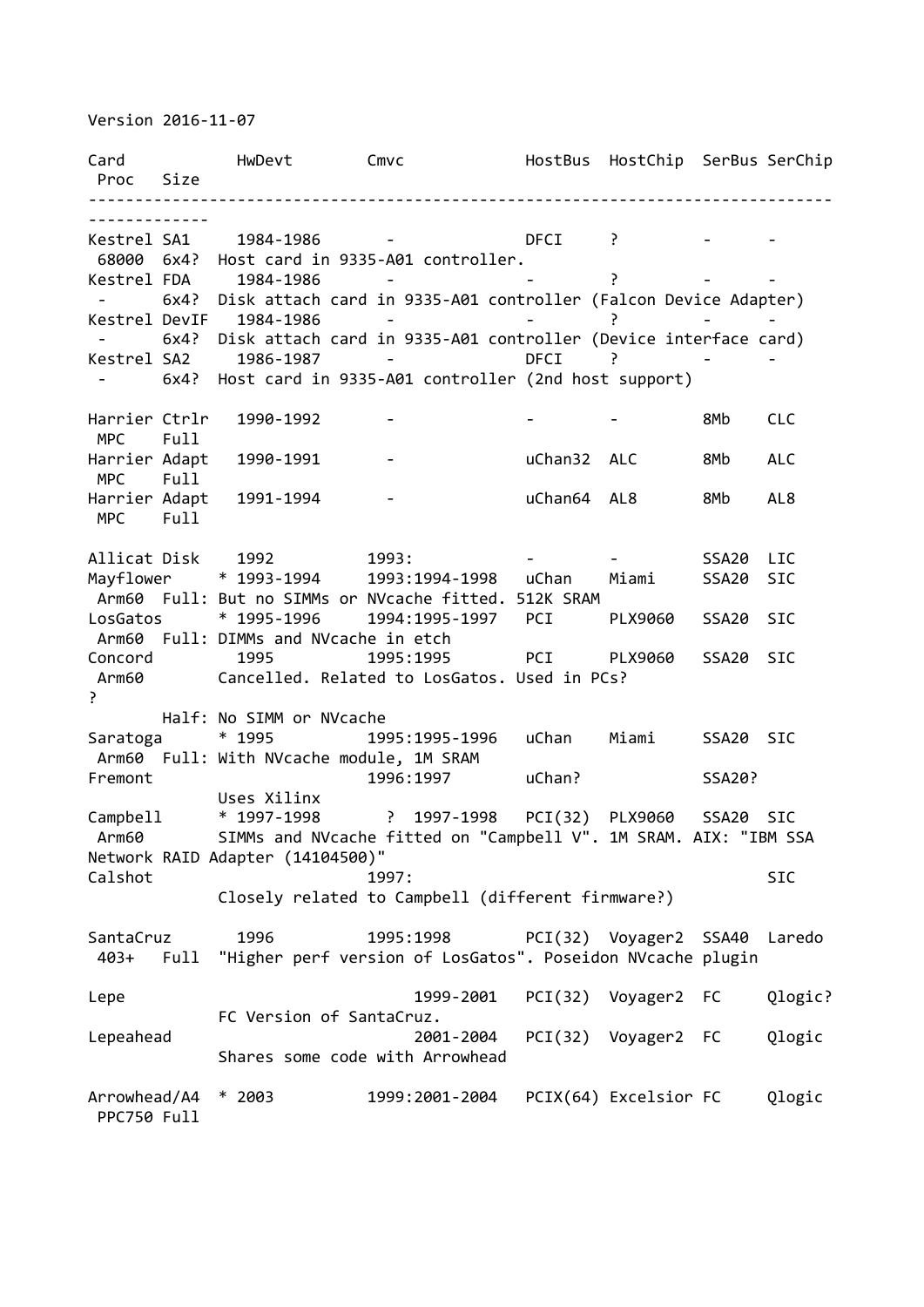Chip HwDevt Cmvc Lead -------------------------------------------------------------- Product of the 1984-1986 space of 1986-1987 space of the 1986-1987 space of the 1986-1986 space of the 1986-19<br>Product of the 1986-1987 space of the 1986-1988 space of the 1988-1988 space of the 1988-1988 space of the 198 in "Golf" "Granite" and "Tartan"(PLA) technologies MPT 1988 - Palmer Test-site for "New Spinnaker" processor MPC 1988-1989 - Palmer 9333 controller & adapter CLC 1990-1991 - Shah 9333 controller ALC 1990-1991 - Patten 9333 adapter uChan-32-bit [Unused switch function?] AL8 1991 - Patten 9333 adapter uChan-64-bit [Unused switch function?] LIC 1991-1992 Shah? Disk-only version of SIC QFP100 SIC 1992-1993 1993: Palmer Disk/Switch[never used]/Adapter Blue-glue ceramic QFP160 03H5114 Duplo Palmer?Gray? Cancelled Voyager1 1995-1996 1995: Palmer Cancelled (Rochester's Voyager2 chosen instead) [Voyager2] n/a Moertl Rochester design, \*many\* passes Laredo 1994: Shah Disk/Adapter White ceramic BGA 50H5704 Laredo2.0 1997: Shah " Laredo2.1 1997: Shah " 01L4682 Laredo2.2 1997: Shah " 21L2215 Newbury 1997: Cordrey-Gale? SSA Serial Bypass chip used in disk drawer Exbury 1997: Cancelled Excelsior-pass1 1999-2000 1998: Palmer PCI-X-64bit-133MHz IC:100MHz Excelsior-pass2 2001 2000: Palmer Excelsior-pass3 2002 Palmer " [RitA Fix LRC problem] Brooklyn 2001: ? SSA40 interface plug-on for SCSI drives. Joint SanJose/Hursley project Brooklyn-pass1.2 2002 Palmer " [RitB. Minor fix, support new flash type.] Aurora-pass1 2004-2005 2003: Palmer PCI-Express Gen1 IC:250MHz Aurora-pass2 2006-2007 Palmer Aurora2 2007-2008 Palmer PCI-Express Gen2 IC:250MHz Analog Designs Cmvc Owner ----------------------------------------------------------------

extender (SSA20?)

Napa 1994:1995-1997 Kijanski? SSA Optical serial